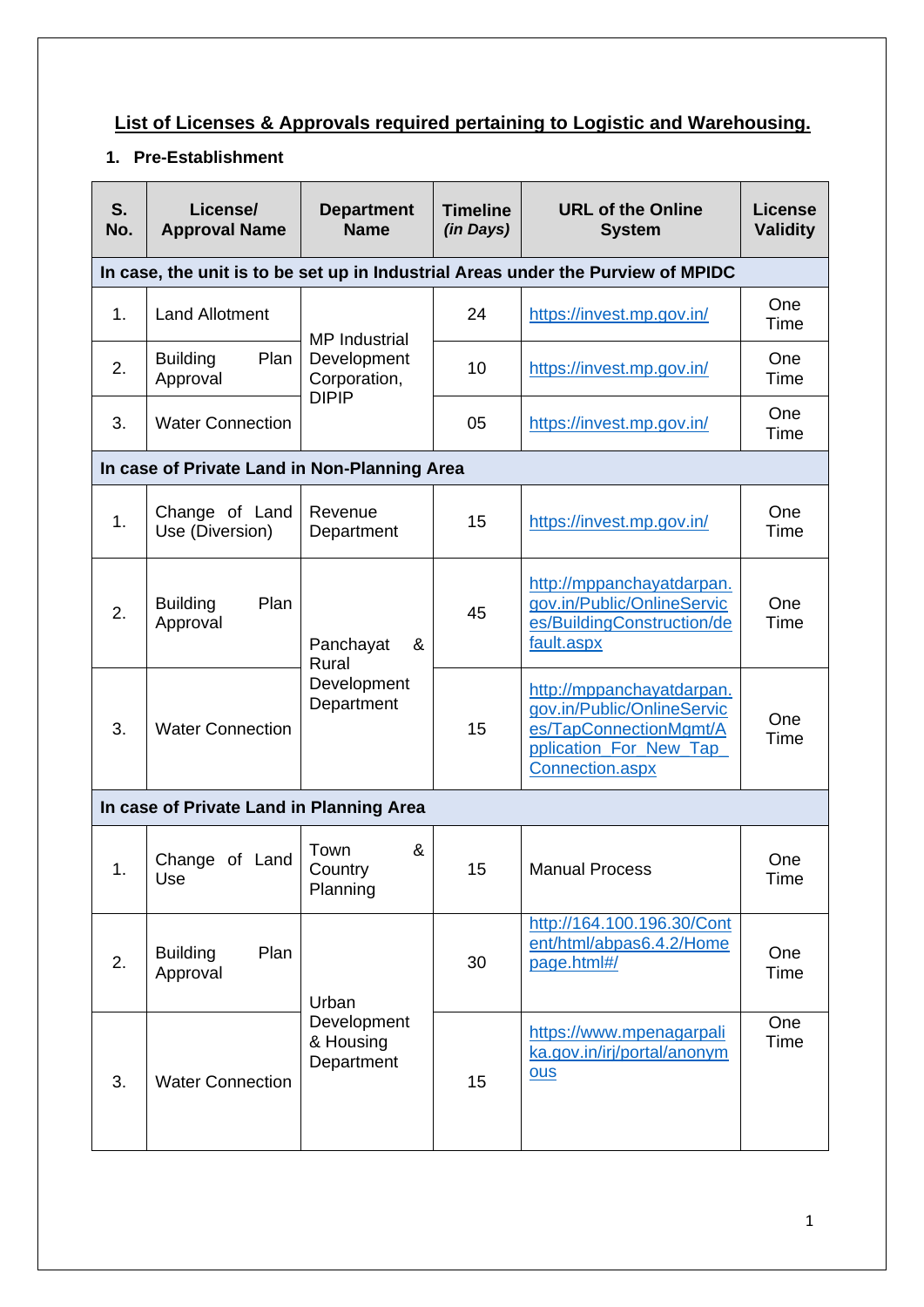| S.<br>No.                                                   | License/<br><b>Approval Name</b>        | <b>Department</b><br><b>Name</b> | <b>Timeline</b><br>(in Days) | <b>URL of the Online</b><br><b>System</b>                    | <b>License</b><br><b>Validity</b> |  |  |
|-------------------------------------------------------------|-----------------------------------------|----------------------------------|------------------------------|--------------------------------------------------------------|-----------------------------------|--|--|
| <b>Approvals/Permits pertaining to Transport Department</b> |                                         |                                  |                              |                                                              |                                   |  |  |
|                                                             | <b>Stage Carriage</b>                   |                                  |                              |                                                              |                                   |  |  |
|                                                             | <b>Temporary Permit</b><br>- Interstate | Transport<br>Department          |                              | https://dpes.mptransport.o<br>rg/OPS/Permithomepage.<br>aspx |                                   |  |  |
|                                                             | Permanent<br>Permit - Interstate        | Transport<br>Department          |                              | https://dpes.mptransport.or<br>g/OPS/Permithomepage.asp<br>X |                                   |  |  |
|                                                             | <b>Temporary Permit</b><br>- Regional   | Transport<br>Department          |                              | https://dpes.mptransport.or<br>g/OPS/Permithomepage.asp<br>x |                                   |  |  |
|                                                             | Permanent<br>Permit - Regional          | Transport<br>Department          |                              | https://dpes.mptransport.or<br>g/OPS/Permithomepage.asp<br>x |                                   |  |  |
|                                                             | Objection on<br>permit application      | Transport<br>Department          |                              | https://dpes.mptransport.or<br>g/OPS/Permithomepage.asp<br>x |                                   |  |  |
|                                                             | Permanent<br>Permit - Renewal           | Transport<br>Department          |                              | https://dpes.mptransport.or<br>g/OPS/Permithomepage.asp<br>x |                                   |  |  |
| Goods Carriage                                              |                                         |                                  |                              |                                                              |                                   |  |  |
|                                                             | <b>Temporary Permit</b>                 | Transport<br>Department          |                              | https://dpes.mptransport.or<br>g/OPS/Permithomepage.asp<br>x |                                   |  |  |
|                                                             | MPMVR 50<br><b>Permanet Permit</b>      | Transport<br>Department          |                              | https://dpes.mptransport.or<br>g/OPS/Permithomepage.asp<br>x |                                   |  |  |
|                                                             | <b>National Permit</b>                  | Transport<br>Department          |                              | https://dpes.mptransport.or<br>g/OPS/Permithomepage.asp<br>x |                                   |  |  |
| Authorisation                                               |                                         |                                  |                              |                                                              |                                   |  |  |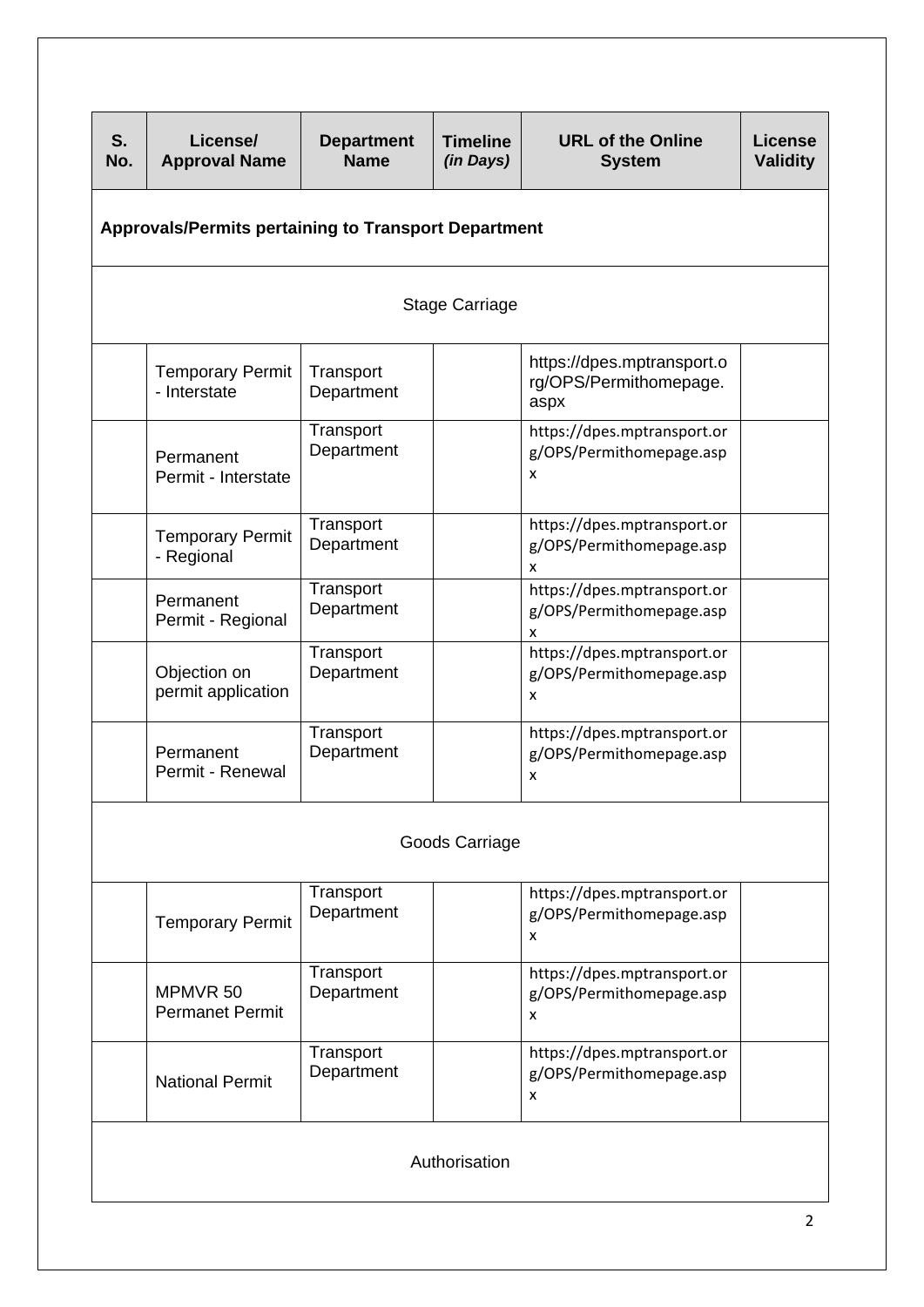| <b>National Permit</b>                                      | Transport<br>Department |  | https://dpes.mptransport.or<br>g/OPS/Permithomepage.asp<br>x       |  |  |  |
|-------------------------------------------------------------|-------------------------|--|--------------------------------------------------------------------|--|--|--|
| <b>AIT -54</b>                                              | Transport<br>Department |  | https://dpes.mptransport.or<br>g/OPS/Permithomepage.asp<br>x       |  |  |  |
| <b>Special Permit</b>                                       |                         |  |                                                                    |  |  |  |
| <b>Special Permit</b>                                       | Transport<br>Department |  | https://dpes.mptransport.or<br>g/OPS/Permithomepage.asp<br>x       |  |  |  |
| <b>Special Permit</b><br>88(8)                              | Transport<br>Department |  | https://dpes.mptransport.or<br>g/OPS/Permithomepage.asp<br>x       |  |  |  |
| <b>Duplicate Permit</b>                                     |                         |  |                                                                    |  |  |  |
| <b>All Duplicate</b><br>Permit                              | Transport<br>Department |  | https://dpes.mptransport.o<br>rg/OPS/Permithomepage.<br>aspx       |  |  |  |
| <b>Online Fitness</b>                                       |                         |  |                                                                    |  |  |  |
| Online<br>Fitness/NOC<br>system                             | Transport<br>Department |  | https://oltp.mptransport.or<br>g/FIT_NOC/FLogin.aspx               |  |  |  |
| Online Registration Certificate Reissue /renewal            |                         |  |                                                                    |  |  |  |
| <b>Transfer Of</b><br>Ownership                             | Transport<br>Department |  | https://oltp.mptransport.or<br>g/rcrenewal/authentication<br>.aspx |  |  |  |
| Change of<br>address                                        | Transport<br>Department |  | https://oltp.mptransport.or<br>g/rcrenewal/authentication<br>.aspx |  |  |  |
| <b>Issue of Duplicate</b><br>certificate of<br>registration | Transport<br>Department |  | https://oltp.mptransport.or<br>g/rcrenewal/authentication<br>.aspx |  |  |  |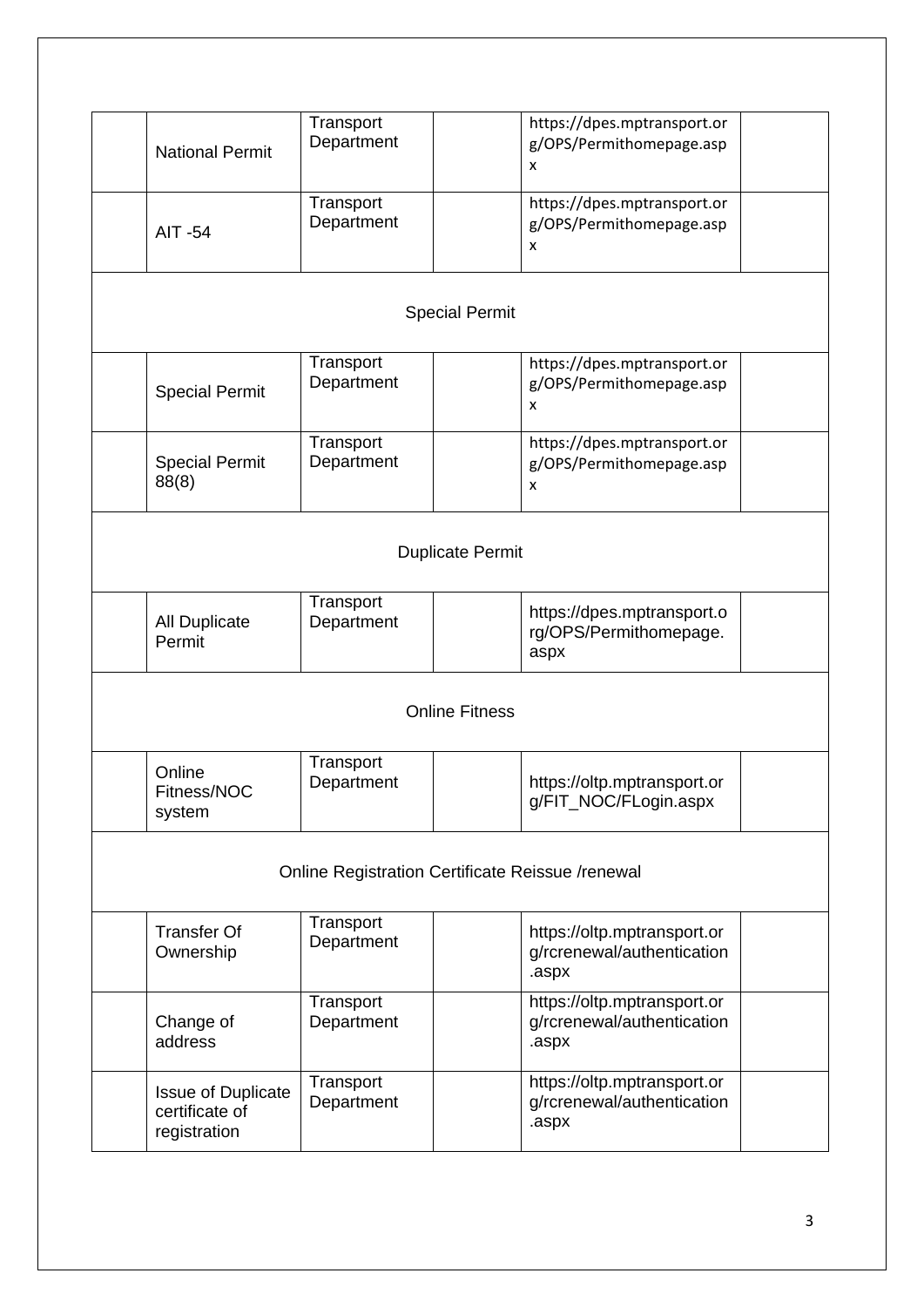|                                | Endorsement of<br>Hire Purchase<br>agreement        | Transport<br>Department |  | https://oltp.mptransport.or<br>g/rcrenewal/authentication<br>.aspx           |  |
|--------------------------------|-----------------------------------------------------|-------------------------|--|------------------------------------------------------------------------------|--|
|                                | Termination of<br><b>Hire Purchase</b><br>agreement | Transport<br>Department |  | https://oltp.mptransport.or<br>g/rcrenewal/authentication<br>.aspx           |  |
| <b>Online Tax Payment</b>      |                                                     |                         |  |                                                                              |  |
|                                | Online tax<br>payments                              | Transport<br>Department |  | https://oltp.mptransport.or<br>g/dealer/tlogin.aspx                          |  |
| <b>Driving Licence Related</b> |                                                     |                         |  |                                                                              |  |
|                                | <b>Driving Licence</b><br>and renewals              | Transport<br>Department |  | https://sarathi.parivahan.g<br>ov.in/sarathiservice/sarathi<br>HomePublic.do |  |